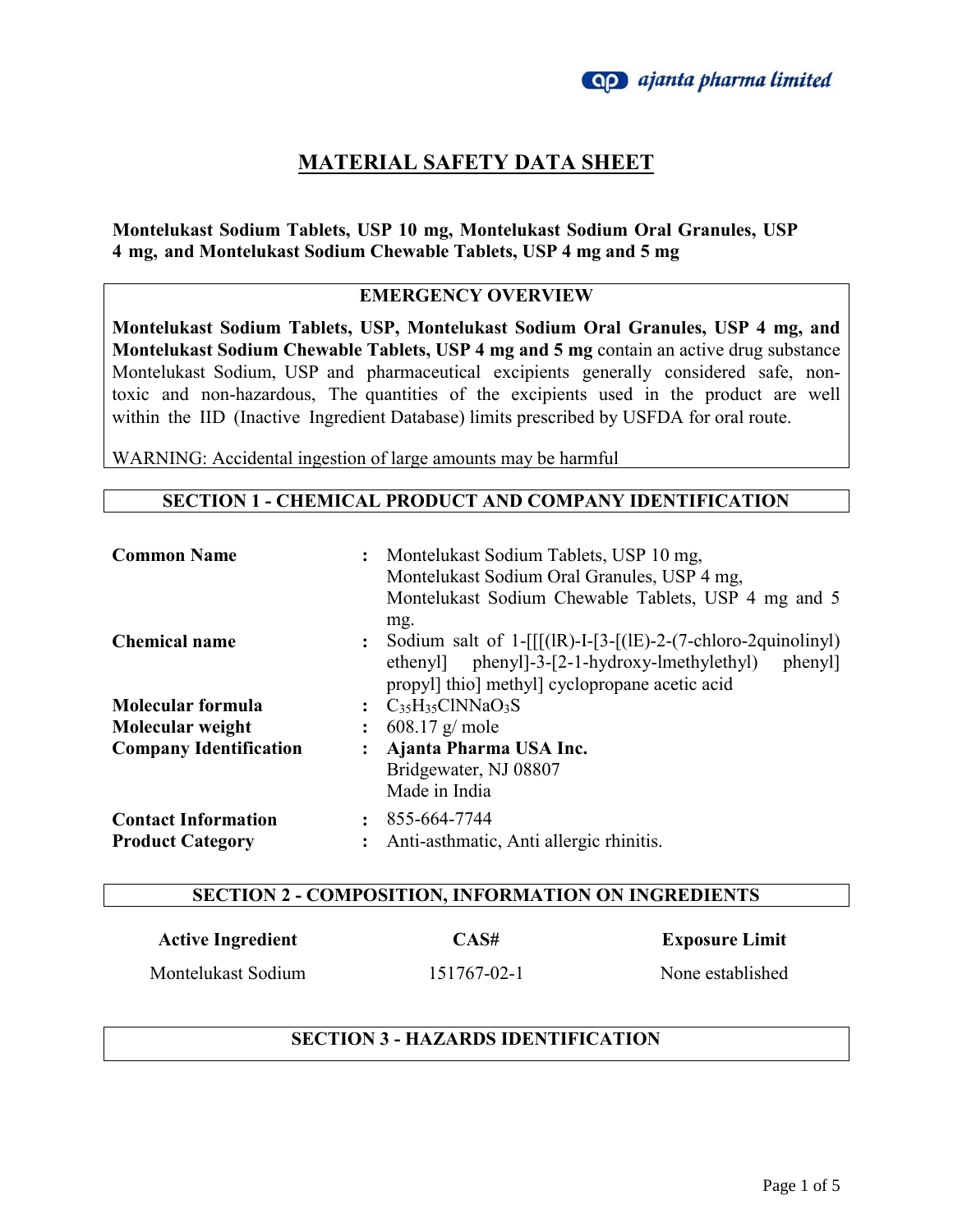**Qp** ajanta pharma limited

| <b>Emergency Overview</b>        | $\ddot{\cdot}$ | Physical State-Tablets and Granules                                                                                                                                                                                                                                                                                                                                                                                                                                                                                                                                                         |
|----------------------------------|----------------|---------------------------------------------------------------------------------------------------------------------------------------------------------------------------------------------------------------------------------------------------------------------------------------------------------------------------------------------------------------------------------------------------------------------------------------------------------------------------------------------------------------------------------------------------------------------------------------------|
|                                  |                | Montelukast Sodium Tablets, USP 10 mg are beige colored,<br>film-coated tablets, circular, biconvex tablets, with code<br>'MO1' engraved on one side and plain on the other side.<br>Montelukast Sodium Oral Granules, USP 4 mg are white<br>granules with 500 mg net weight, packed in a child -<br>resistant foil sachet.<br>Montelukast Sodium Chewable Tablets, USP 4 mg are pink<br>colored, slightly mottled, circular, biconvex, uncoated<br>tablets, with code 'MT1' engraved on one side and plain on<br>the other side.<br>Montelukast Sodium Chewable Tablets, USP 5 mg are pink |
|                                  |                | colored, slightly mottled, circular, biconvex, uncoated<br>tablets, with code 'MT2' engraved on one side and plain on<br>the other side.                                                                                                                                                                                                                                                                                                                                                                                                                                                    |
|                                  |                | <b>WARNING!</b>                                                                                                                                                                                                                                                                                                                                                                                                                                                                                                                                                                             |
| <b>Potential Health Effects:</b> | $\ddot{\cdot}$ | Accidental ingestion of large amounts may be harmful.<br>Eye Contact: Not expected to be a hazardous to the eye in<br>final pharmaceutical form.<br>Skin Contact: Not expected to be a hazardous to the skin.<br>In extreme cases may cause hypersensitive reactions<br>resulting in rash, redness, itching and inflammation.<br>Ingestion: May be harmful if ingested in large quantity.<br>Ingestion may cause gastrointestinal disturbances,<br>headaches, hypersensitivity reactions, drowsiness and sleep<br>disorders.                                                                |

# **SECTION 4 - FIRST AID MEASURES**

| <b>Eye Exposure</b>  |                | Any material that contacts the eye should be washed out     |
|----------------------|----------------|-------------------------------------------------------------|
|                      |                | immediately with water. If easy to do, remove contact       |
|                      |                | lenses if worn. Immediately flush eyes with plenty of water |
|                      |                | for at least 15 minutes, occasionally lifting the upper and |
|                      |                | lower eyelids. Get medical attention if symptoms persist.   |
| <b>Skin Exposure</b> | $\ddot{\cdot}$ | Wash exposed area with soap and water. Flush skin with      |
|                      |                | plenty of water for at least 15 minutes. Get medical        |
|                      |                | attention if symptoms occur.                                |
| Ingestion            | $\mathbf{L}$   | Do NOT induce vomiting. If conscious and alert, rinse       |
|                      |                | mouth and drink 2-4 cupfuls of milk or water.               |

### **SECTION 5 - FIRE FIGHTING MEASURES**

| <b>Flammability</b> | Not Applicable |
|---------------------|----------------|
| <b>Flash Point</b>  | Not Applicable |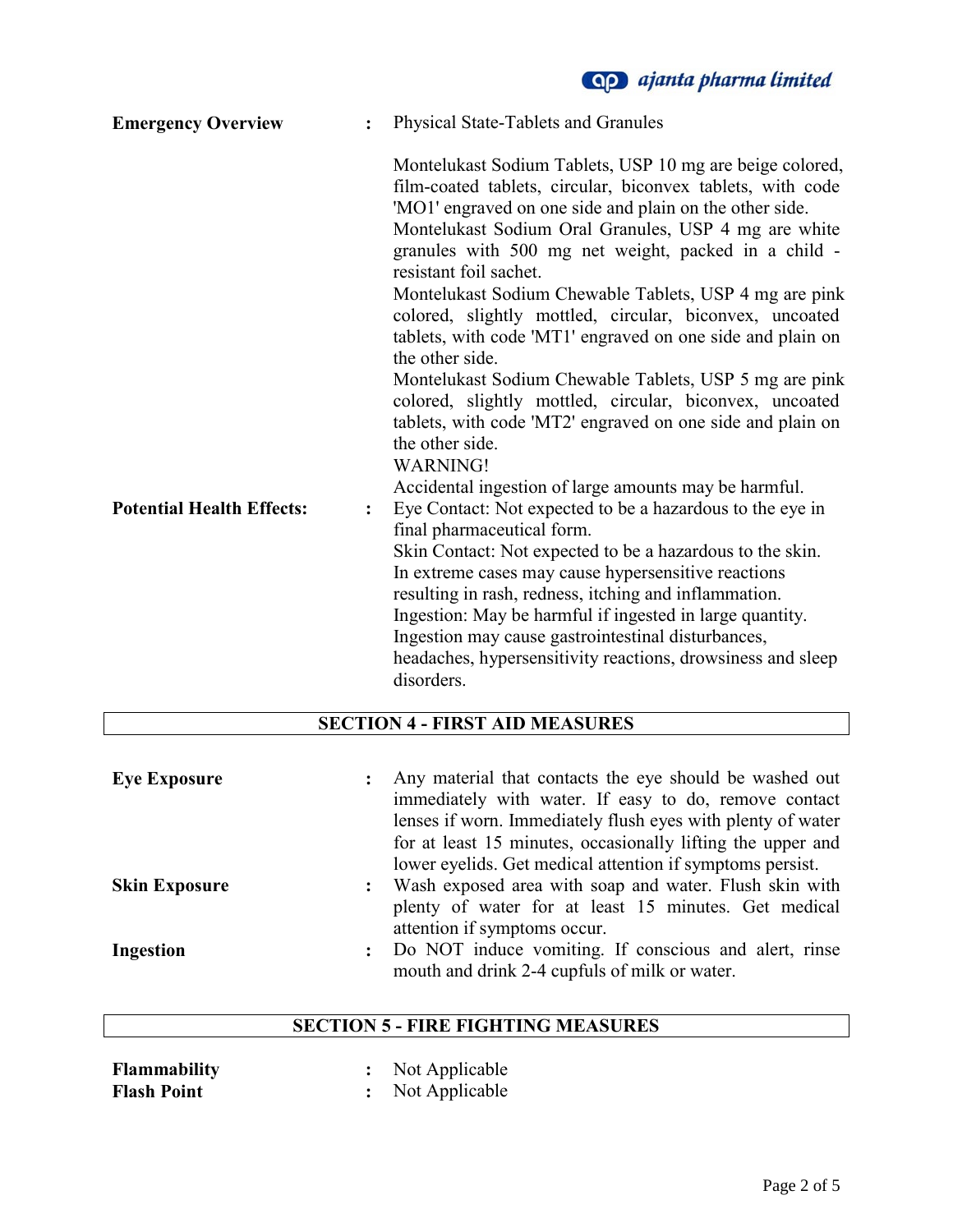# **Qp** ajanta pharma limited

| <b>Extinguishing Media</b>                                          |                | : Use water spray, dry chemical, chemical foam, or alcohol-<br>resistant foam, carbon dioxide or material appropriate for<br>fire in surrounding area. |
|---------------------------------------------------------------------|----------------|--------------------------------------------------------------------------------------------------------------------------------------------------------|
| <b>Special Fire Fighting</b><br><b>Procedures</b>                   | $\ddot{\cdot}$ | Wear full protective clothing and self-contained breathing<br>apparatus.                                                                               |
| <b>Unusual Fire/Explosion</b>                                       |                | Not Applicable                                                                                                                                         |
| <b>Hazards</b><br><b>Hazardous Combustion by</b><br><b>Products</b> |                | Carbon dioxide, carbon monoxide, oxides of nitrogen,<br>oxides of sulfur, oxides of sodium, hydrogen chloride                                          |

### **SECTION 6 - ACCIDENTAL RELEASE MEASURES**

| <b>Spills/Leaks</b> | Clean up spills immediately. Sweep up and place into a<br>$\ddot{\cdot}$<br>suitable container for disposal.                                                                                                                                                                         |
|---------------------|--------------------------------------------------------------------------------------------------------------------------------------------------------------------------------------------------------------------------------------------------------------------------------------|
|                     | <b>SECTION 7 - HANDLING AND STORAGE</b>                                                                                                                                                                                                                                              |
| <b>Handling</b>     | Wash thoroughly after handling. Avoid contact with eyes<br>$\ddot{\cdot}$                                                                                                                                                                                                            |
|                     | or skin. Avoid ingestion and inhalation.                                                                                                                                                                                                                                             |
| <b>Storage</b>      | Store at $20^{\circ}$ C to $25^{\circ}$ C (68°F to 77°F); excursions permitted<br>$\ddot{\cdot}$<br>to $15^{\circ}$ C to $30^{\circ}$ C (59 $^{\circ}$ F to $86^{\circ}$ F) [see USP Controlled Room<br>Temperature]. Protect from moisture and light. Store in<br>original package. |
|                     | <b>SECTION 8 - PHYSICAL AND CHEMICAL PROPERTIES</b>                                                                                                                                                                                                                                  |
|                     |                                                                                                                                                                                                                                                                                      |

| Appearance           |                         |                           |                                             | : Refer Section 3-Hazards Identification, Emergency |  |
|----------------------|-------------------------|---------------------------|---------------------------------------------|-----------------------------------------------------|--|
|                      | Overview                |                           |                                             |                                                     |  |
| Solubility in water  |                         | : Freely soluble in water |                                             |                                                     |  |
| <b>Melting point</b> |                         |                           | : Partially melts at about $135^{\circ}$ C. |                                                     |  |
| pH                   | $\therefore$ About 9.4. |                           |                                             |                                                     |  |

### **SECTION 9- STABILITY AND REACTIVITY**

| <b>Chemical Stability</b><br><b>Conditions to Avoid</b><br>Incompatibilities with Other<br><b>Materials</b> | $\ddot{\phantom{a}}$<br>$\ddot{\cdot}$<br>$\ddot{\cdot}$ | Stable under normal temperatures and humidity condition.<br>Incompatible materials, strong oxidants.<br>Strong oxidizing agents, strong bases.                                                  |
|-------------------------------------------------------------------------------------------------------------|----------------------------------------------------------|-------------------------------------------------------------------------------------------------------------------------------------------------------------------------------------------------|
| <b>Hazardous</b><br><b>Decomposition</b><br><b>Products</b><br><b>Conditions to Avoid</b>                   | $\mathbf{r}$<br>$\ddot{\cdot}$                           | Nitrogen oxides, carbon monoxide, irritating and toxic<br>fumes and gases, carbon dioxide, nitrogen.<br>Hazardous Polymerization: Has not been reported.<br>Excessive heat, light and moisture. |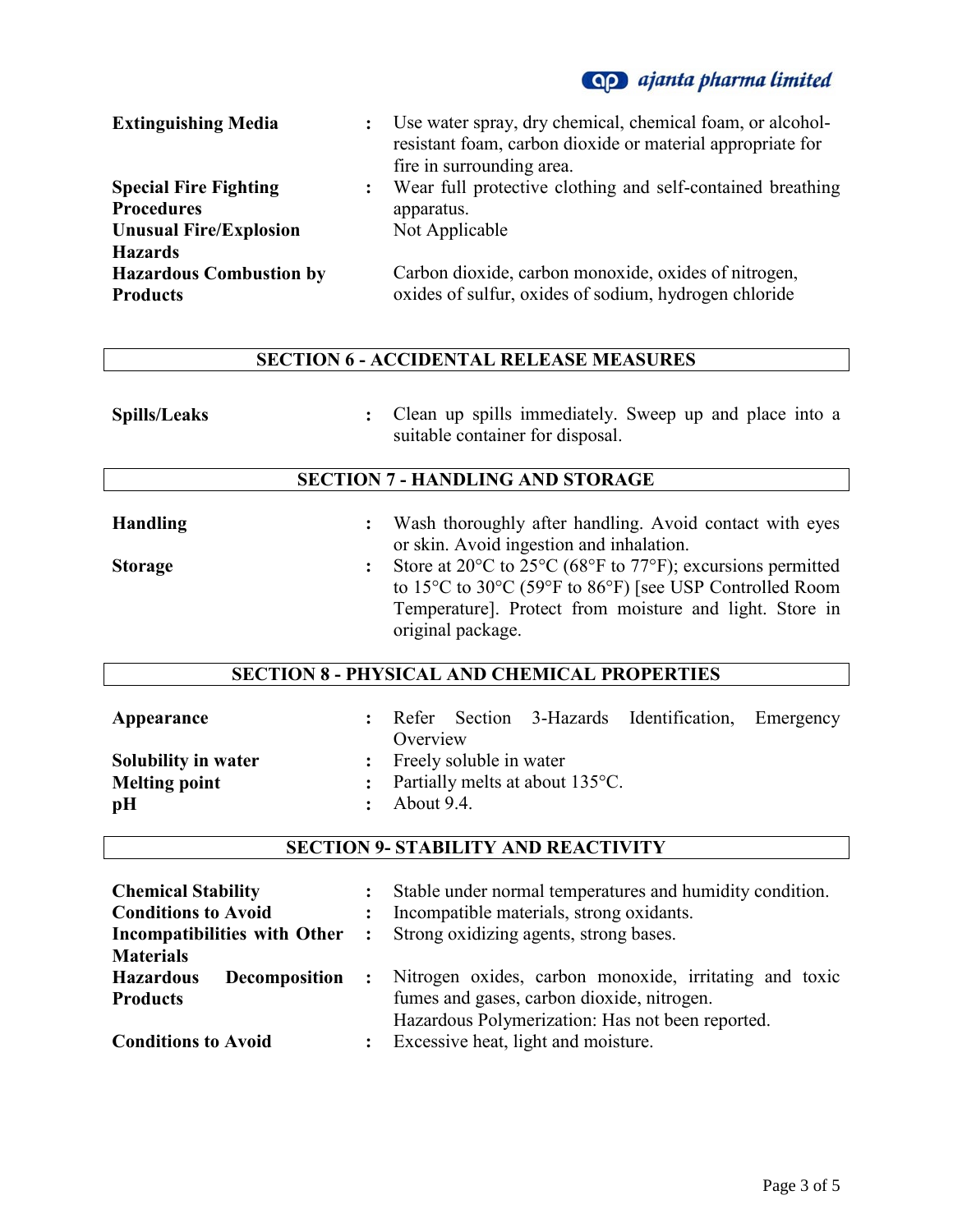

### **SECTION 10- TOXICOLOGICAL INFORMATION**

| <b>Toxicological Information</b> | $\ddot{\cdot}$ | <b>Carcinogenicity:</b>                                        |  |
|----------------------------------|----------------|----------------------------------------------------------------|--|
|                                  |                | <b>Species:</b> Sprague-Dawley rats, Mice                      |  |
|                                  |                | Conclusion: No evidence of tumorigenicity was seen in          |  |
|                                  |                | carcinogenicity studies.                                       |  |
|                                  |                | <b>Mutagenesis:</b>                                            |  |
|                                  |                | <b>Species: Rats, Mice</b>                                     |  |
|                                  |                | <b>Conclusion:</b> No evidence of mutagenic or clastogenic was |  |
|                                  |                | seen in studies.                                               |  |
|                                  |                | <b>Impairment of Fertility:</b>                                |  |
|                                  |                | <b>Species: Female Rats</b>                                    |  |
|                                  |                | <b>Conclusion:</b> No effects on female fertility or fecundity |  |
|                                  |                | were observed.                                                 |  |
|                                  |                | <b>Reproductive Toxicology Studies:</b>                        |  |
|                                  |                | <b>Species: Rats, Rabbits</b>                                  |  |
|                                  |                | <b>Conclusion:</b> No teratogenicity was observed.             |  |

#### **SECTION 11 - ECOLOGICAL INFORMATION**

**Ecological Information:** Runoff from fire control or dilution water may lead to pollution.

### **SECTION 12 - DISPOSAL CONSIDERATIONS**

Dispose of in a manner consistent with federal, state, and local regulations or company operating procedures. Disposal by incineration is recommended. At home: Discard away from children's reach.

### **SECTION 13 - TRANSPORT INFORMATION**

This product is not subject to the regulations for the safe transport of hazardous chemicals.

| <b>DOT</b>  | : Not regulated as a hazardous material by DOT. |
|-------------|-------------------------------------------------|
| <b>IATA</b> | : Not regulated as a dangerous good             |
| <b>IMDG</b> | : Non Hazardous - Not Regulated                 |

### **SECTION 14 - REGULATORY INFORMATION**

**DEA :** Montelukast Sodium, USP is not a controlled substance.